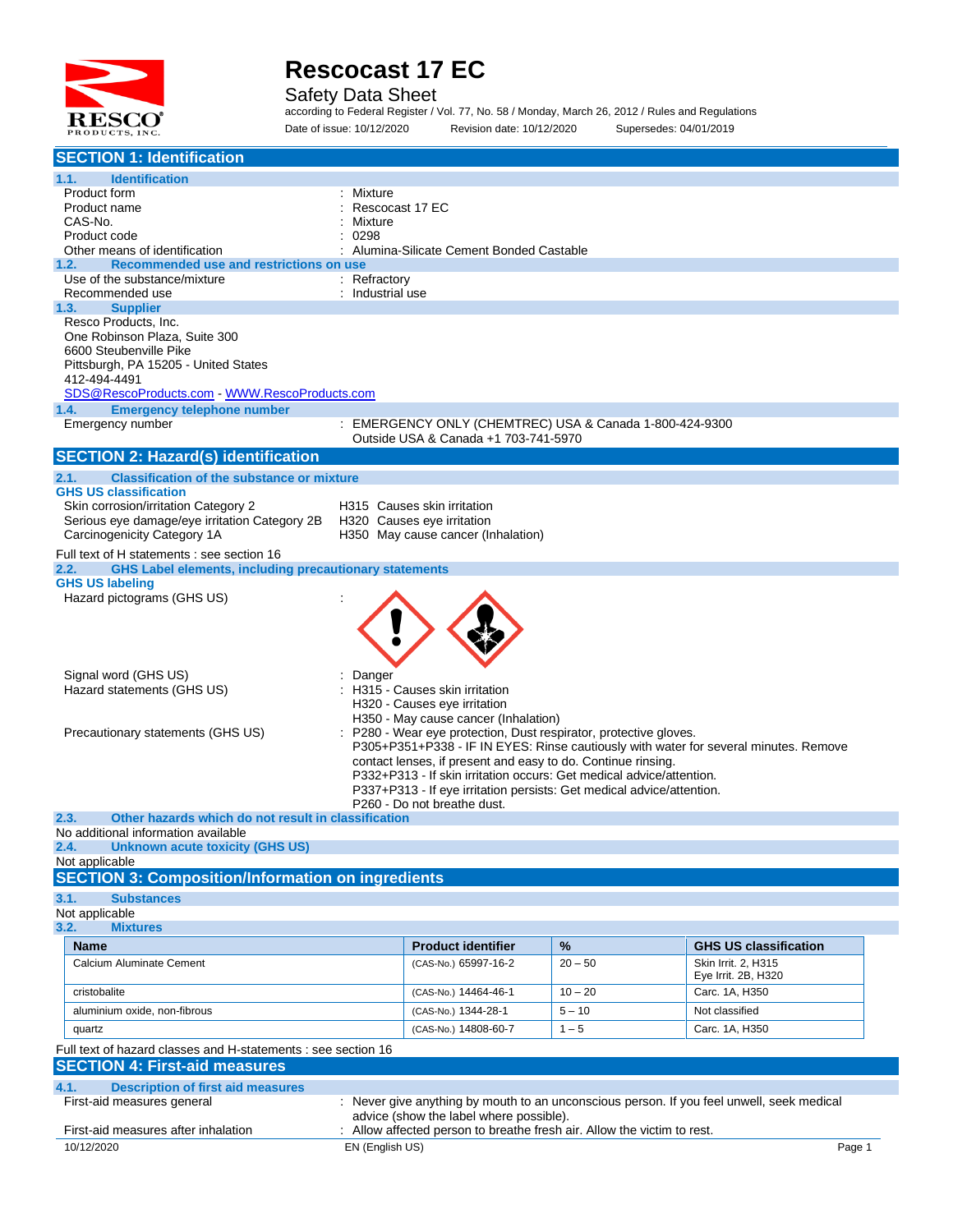Safety Data Sheet

| First-aid measures after skin contact<br>First-aid measures after eye contact                                 | : Wash with plenty of soap and water. Wash contaminated clothing before reuse.<br>: IF IN EYES: Rinse cautiously with water for several minutes. Remove contact lenses, if present<br>and easy to do. Continue rinsing. |
|---------------------------------------------------------------------------------------------------------------|-------------------------------------------------------------------------------------------------------------------------------------------------------------------------------------------------------------------------|
| First-aid measures after ingestion                                                                            | : Rinse mouth. Do NOT induce vomiting. Obtain emergency medical attention.                                                                                                                                              |
| Most important symptoms and effects (acute and delayed)<br>4.2.                                               |                                                                                                                                                                                                                         |
| Potential Adverse human health effects and                                                                    | : Based on available data, the classification criteria are not met.                                                                                                                                                     |
| symptoms<br>Symptoms/effects after inhalation                                                                 | May cause cancer by inhalation. Danger of serious damage to health by prolonged exposure<br>through inhalation.                                                                                                         |
| Symptoms/effects after skin contact                                                                           | Causes skin irritation.                                                                                                                                                                                                 |
| Symptoms/effects after eye contact<br>Immediate medical attention and special treatment, if necessary<br>4.3. | : Causes eye irritation.                                                                                                                                                                                                |
| No additional information available                                                                           |                                                                                                                                                                                                                         |
| <b>SECTION 5: Fire-fighting measures</b>                                                                      |                                                                                                                                                                                                                         |
| Suitable (and unsuitable) extinguishing media<br>5.1.                                                         |                                                                                                                                                                                                                         |
| Suitable extinguishing media                                                                                  | : Use extinguishing media appropriate for surrounding fire.                                                                                                                                                             |
| Unsuitable extinguishing media                                                                                | : In case of fire, all extinguishing media allowed.                                                                                                                                                                     |
| Specific hazards arising from the chemical<br>5.2.                                                            |                                                                                                                                                                                                                         |
| Fire hazard<br>Special protective equipment and precautions for fire-fighters<br>5.3.                         | : Not flammable.                                                                                                                                                                                                        |
| Firefighting instructions                                                                                     | : Exercise caution when fighting any chemical fire. Prevent fire-fighting water from entering                                                                                                                           |
|                                                                                                               | environment.                                                                                                                                                                                                            |
| Protection during firefighting                                                                                | : Do not enter fire area without proper protective equipment, including respiratory protection.                                                                                                                         |
| <b>SECTION 6: Accidental release measures</b>                                                                 |                                                                                                                                                                                                                         |
| 6.1.<br>Personal precautions, protective equipment and emergency procedures                                   |                                                                                                                                                                                                                         |
| 6.1.1.<br>For non-emergency personnel                                                                         |                                                                                                                                                                                                                         |
| Emergency procedures<br>6.1.2.<br>For emergency responders                                                    | Do not breathe dust.                                                                                                                                                                                                    |
| Protective equipment                                                                                          | Equip cleanup crew with proper protection.                                                                                                                                                                              |
| Emergency procedures                                                                                          | : Ventilate area.                                                                                                                                                                                                       |
| <b>Environmental precautions</b><br>6.2.                                                                      |                                                                                                                                                                                                                         |
| Prevent entry to sewers and public waters.                                                                    |                                                                                                                                                                                                                         |
| Methods and material for containment and cleaning up<br>6.3.<br>Methods for cleaning up                       | : On land, sweep or shovel into suitable containers. Minimize generation of dust.                                                                                                                                       |
| <b>Reference to other sections</b><br>6.4.                                                                    |                                                                                                                                                                                                                         |
|                                                                                                               |                                                                                                                                                                                                                         |
| See Heading 8. Exposure controls and personal protection.                                                     |                                                                                                                                                                                                                         |
| <b>SECTION 7: Handling and storage</b>                                                                        |                                                                                                                                                                                                                         |
| 7.1.<br><b>Precautions for safe handling</b>                                                                  |                                                                                                                                                                                                                         |
| Precautions for safe handling                                                                                 | : Do not handle until all safety precautions have been read and understood. Avoid raising dust.                                                                                                                         |
|                                                                                                               | Avoid contact with skin and eyes. Do not breathe dust.                                                                                                                                                                  |
| Hygiene measures                                                                                              | Wash hands and other exposed areas with mild soap and water before eating, drinking or                                                                                                                                  |
| Conditions for safe storage, including any incompatibilities<br>7.2.                                          | smoking and when leaving work.                                                                                                                                                                                          |
| Storage conditions                                                                                            | : Store this product in a dry location where it can be protected from the elements.                                                                                                                                     |
| Incompatible products                                                                                         | : Strong bases. Strong acids.                                                                                                                                                                                           |
| <b>SECTION 8: Exposure controls/personal protection</b>                                                       |                                                                                                                                                                                                                         |
| 8.1.<br><b>Control parameters</b>                                                                             |                                                                                                                                                                                                                         |
| <b>Rescocast 17 EC (Mixture)</b>                                                                              |                                                                                                                                                                                                                         |
| No additional information available                                                                           |                                                                                                                                                                                                                         |
| Calcium Aluminate Cement (65997-16-2)                                                                         |                                                                                                                                                                                                                         |
| No additional information available                                                                           |                                                                                                                                                                                                                         |
|                                                                                                               |                                                                                                                                                                                                                         |
| cristobalite (14464-46-1)                                                                                     |                                                                                                                                                                                                                         |
| <b>USA - ACGIH - Occupational Exposure Limits</b>                                                             |                                                                                                                                                                                                                         |
| ACGIH TWA (mg/m <sup>3</sup> )                                                                                | $0.025$ mg/m <sup>3</sup> respirable dust                                                                                                                                                                               |
| <b>USA - OSHA - Occupational Exposure Limits</b>                                                              |                                                                                                                                                                                                                         |
| OSHA PEL (TWA) (mg/m <sup>3</sup> )                                                                           | 0.05 mg/m <sup>3</sup> respirable dust                                                                                                                                                                                  |
| aluminium oxide, non-fibrous (1344-28-1)                                                                      |                                                                                                                                                                                                                         |
| <b>USA - ACGIH - Occupational Exposure Limits</b>                                                             |                                                                                                                                                                                                                         |
| ACGIH TWA (mg/m <sup>3</sup> )                                                                                | 1 mg/m <sup>3</sup> respirable dust                                                                                                                                                                                     |
| quartz (14808-60-7)                                                                                           |                                                                                                                                                                                                                         |
| <b>USA - ACGIH - Occupational Exposure Limits</b>                                                             |                                                                                                                                                                                                                         |
|                                                                                                               |                                                                                                                                                                                                                         |
| ACGIH TWA (mg/m <sup>3</sup> )                                                                                | 0.025 mg/m <sup>3</sup> (Silica-Crystalline Quartz; USA; Time-weighted average exposure limit 8<br>h; TLV - Adopted Value; Respirable fraction)                                                                         |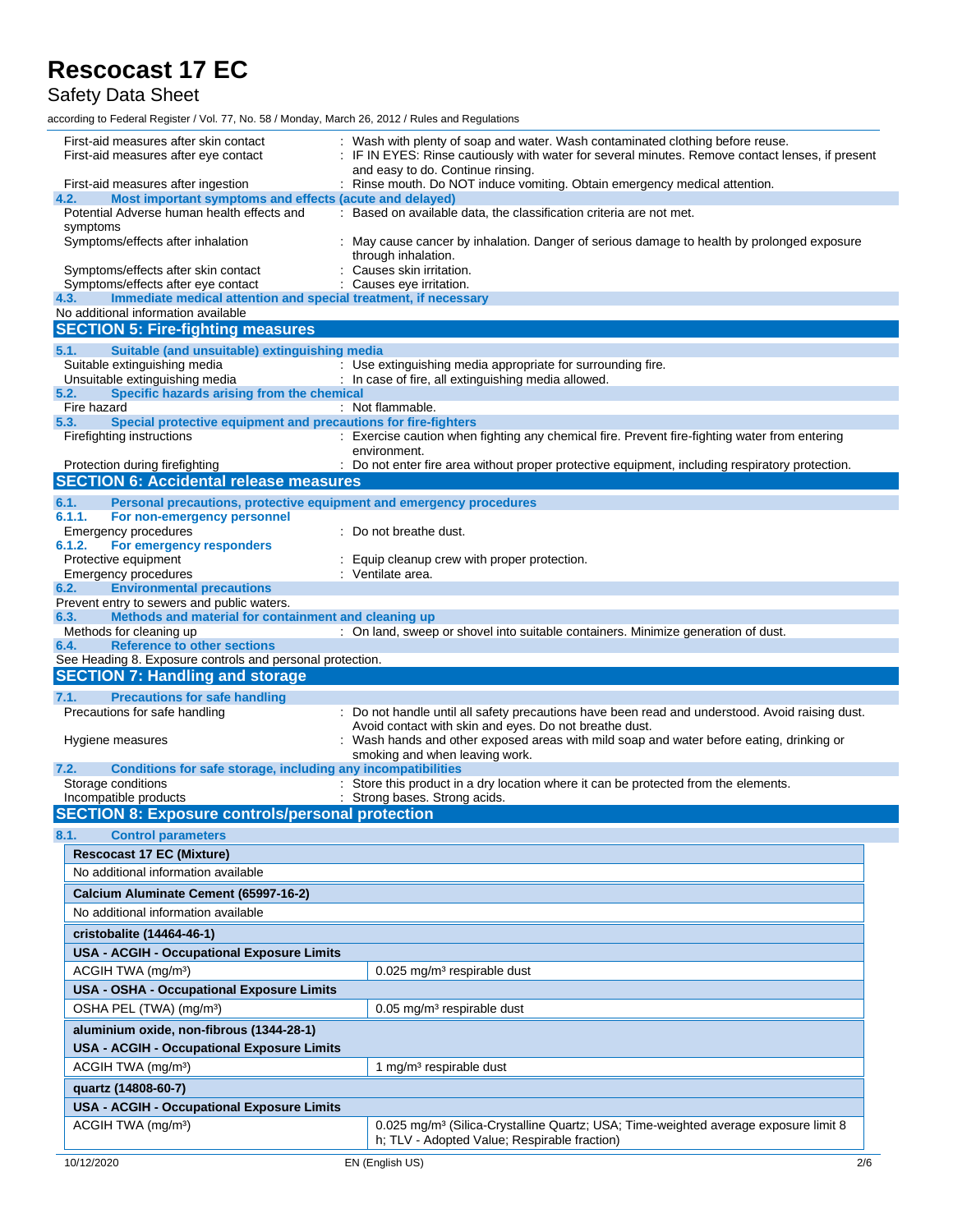Safety Data Sheet

|      | <b>USA - OSHA - Occupational Exposure Limits</b>                                             |                                                                 |     |  |  |
|------|----------------------------------------------------------------------------------------------|-----------------------------------------------------------------|-----|--|--|
|      | Local name                                                                                   | Silica, crystalline quartz, respirable dust                     |     |  |  |
|      | OSHA PEL (TWA) (mg/m <sup>3</sup> )                                                          | 0.05 mg/m <sup>3</sup> respirable dust                          |     |  |  |
|      | Remark (OSHA)                                                                                | (3) See Table Z-3.                                              |     |  |  |
| 8.2. | <b>Appropriate engineering controls</b><br>Appropriate engineering controls                  | : Provide adequate ventilation to minimize dust concentrations. |     |  |  |
| 8.3. | Individual protection measures/Personal protective equipment                                 |                                                                 |     |  |  |
|      | Personal protective equipment:<br>Avoid all unnecessary exposure.                            |                                                                 |     |  |  |
|      | Hand protection:                                                                             |                                                                 |     |  |  |
|      | Wear protective gloves.                                                                      |                                                                 |     |  |  |
|      | Eye protection:                                                                              |                                                                 |     |  |  |
|      | Chemical goggles or safety glasses<br>Skin and body protection:                              |                                                                 |     |  |  |
|      | Wear suitable protective clothing                                                            |                                                                 |     |  |  |
|      | <b>Respiratory protection:</b>                                                               |                                                                 |     |  |  |
|      | Wear appropriate mask<br><b>Other information:</b>                                           |                                                                 |     |  |  |
|      | Do not eat, drink or smoke during use.                                                       |                                                                 |     |  |  |
|      | <b>SECTION 9: Physical and chemical properties</b>                                           |                                                                 |     |  |  |
| 9.1. | Information on basic physical and chemical properties                                        |                                                                 |     |  |  |
|      | Physical state                                                                               | : Solid                                                         |     |  |  |
|      | Appearance<br>Color                                                                          | Granular mixture.<br>Light gray                                 |     |  |  |
|      | Odor                                                                                         | $:$ earthy                                                      |     |  |  |
|      | Odor threshold                                                                               | : Not applicable                                                |     |  |  |
|      | pH                                                                                           | : No data available                                             |     |  |  |
|      | Melting point                                                                                | : > 2500 °F                                                     |     |  |  |
|      | Freezing point                                                                               | : Not applicable                                                |     |  |  |
|      | Boiling point                                                                                | : Not applicable                                                |     |  |  |
|      | Critical temperature                                                                         | : Not applicable                                                |     |  |  |
|      | Critical pressure                                                                            | : Not applicable                                                |     |  |  |
|      | Flash point                                                                                  | Not applicable                                                  |     |  |  |
|      | Relative evaporation rate (butyl acetate=1)                                                  | : Not applicable                                                |     |  |  |
|      | Relative evaporation rate (ether=1)<br>Flammability (solid, gas)                             | : Not applicable<br>Non flammable.                              |     |  |  |
|      | Vapor pressure                                                                               | : Not Applicable                                                |     |  |  |
|      | Vapor pressure at 50 °C<br>Relative vapor density at 20 °C                                   | : Not Applicable<br>: No data available                         |     |  |  |
|      | Relative density                                                                             | : $\approx 2.1$                                                 |     |  |  |
|      | Solubility                                                                                   | : Slightly soluble.                                             |     |  |  |
|      | Partition coefficient n-octanol/water (Log Pow)                                              | : No data available                                             |     |  |  |
|      | Auto-ignition temperature                                                                    | Not applicable                                                  |     |  |  |
|      | Decomposition temperature                                                                    | No data available                                               |     |  |  |
|      | Viscosity, kinematic<br>Viscosity, dynamic                                                   | No data available                                               |     |  |  |
|      | <b>Explosion limits</b>                                                                      | Not Applicable                                                  |     |  |  |
|      | <b>Explosive properties</b>                                                                  | : Not applicable<br>: No data available                         |     |  |  |
|      | Oxidizing properties                                                                         | : No data available                                             |     |  |  |
| 9.2. | <b>Other information</b>                                                                     |                                                                 |     |  |  |
|      | No additional information available                                                          |                                                                 |     |  |  |
|      | <b>SECTION 10: Stability and reactivity</b>                                                  |                                                                 |     |  |  |
|      | 10.1.<br><b>Reactivity</b><br>Hydraulic setting.                                             |                                                                 |     |  |  |
|      | <b>Chemical stability</b><br>10.2.                                                           |                                                                 |     |  |  |
|      | Stable under normal conditions of use.<br>10.3.<br><b>Possibility of hazardous reactions</b> |                                                                 |     |  |  |
|      | Not established.                                                                             |                                                                 |     |  |  |
|      | <b>Conditions to avoid</b><br>10.4.                                                          |                                                                 |     |  |  |
|      | Avoid dust formation.<br>10/12/2020                                                          | EN (English US)                                                 | 3/6 |  |  |
|      |                                                                                              |                                                                 |     |  |  |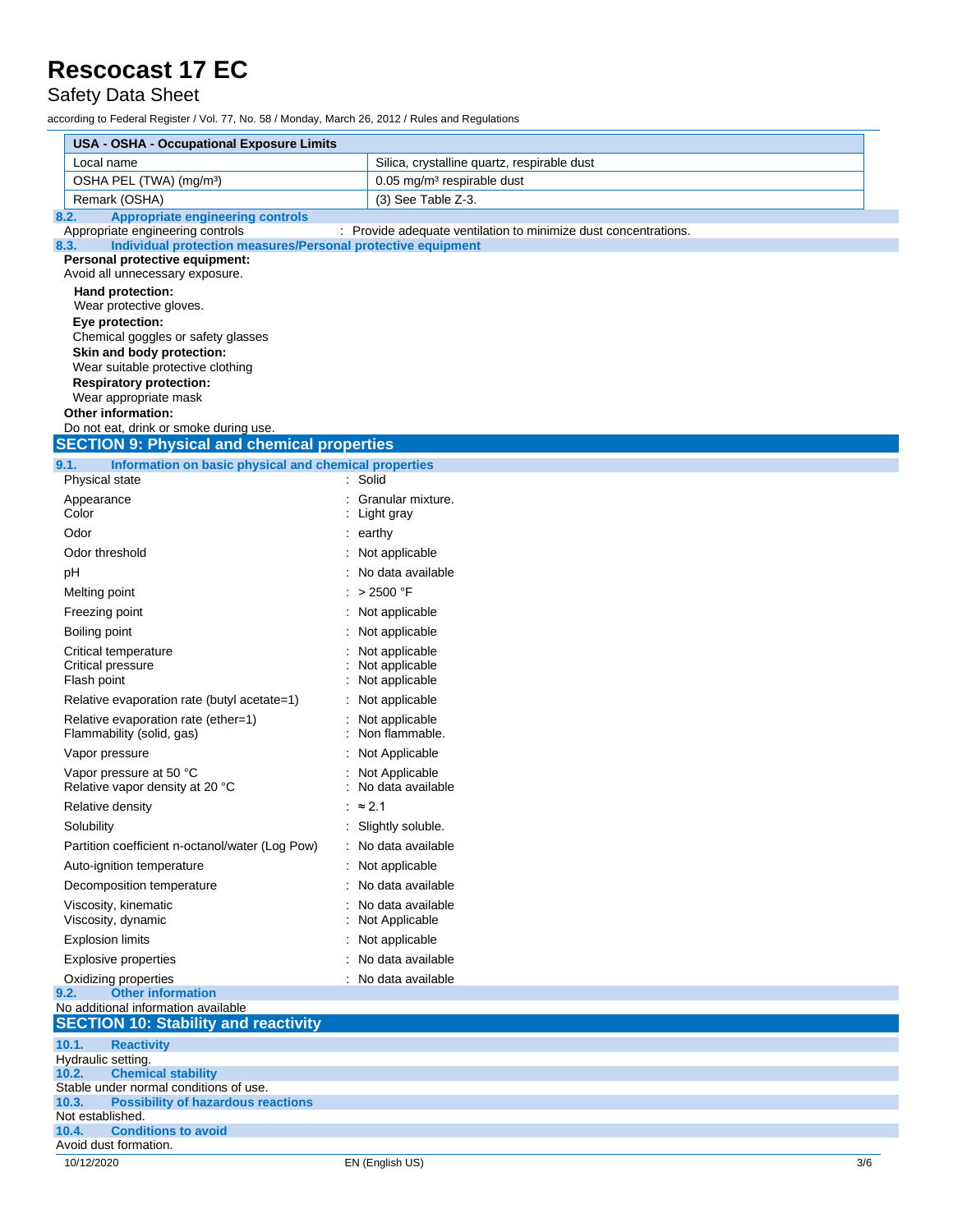### Safety Data Sheet

| 10.5.<br><b>Incompatible materials</b>                                                                    |                                                                                                                 |
|-----------------------------------------------------------------------------------------------------------|-----------------------------------------------------------------------------------------------------------------|
| Strong acids. Strong bases.                                                                               |                                                                                                                 |
| <b>Hazardous decomposition products</b><br>10.6.<br>No additional information available                   |                                                                                                                 |
| <b>SECTION 11: Toxicological information</b>                                                              |                                                                                                                 |
|                                                                                                           |                                                                                                                 |
| Information on toxicological effects<br>11.1.<br>Acute toxicity (oral)                                    | : Not classified                                                                                                |
| Acute toxicity (dermal)                                                                                   | Not classified                                                                                                  |
| Acute toxicity (inhalation)                                                                               | Not classified                                                                                                  |
| aluminium oxide, non-fibrous (1344-28-1)                                                                  |                                                                                                                 |
| LD50 oral rat                                                                                             | > 15900 mg/kg body weight (Equivalent or similar to OECD 401, Rat, Male / female,<br>Experimental value, Oral)  |
| LC50 Inhalation - Rat                                                                                     | 7.6 mg/l air (Equivalent or similar to OECD 403, 1 h, Rat, Male, Experimental value, Inhalation<br>(aerosol))   |
| Skin corrosion/irritation                                                                                 | Causes skin irritation.                                                                                         |
| Serious eye damage/irritation                                                                             | Causes eye irritation.                                                                                          |
| Respiratory or skin sensitization<br>Germ cell mutagenicity                                               | Not classified<br>Not classified                                                                                |
| Carcinogenicity                                                                                           | May cause cancer (Inhalation).                                                                                  |
| quartz (14808-60-7)                                                                                       |                                                                                                                 |
| IARC group                                                                                                | 1 - Carcinogenic to humans                                                                                      |
| Reproductive toxicity                                                                                     | : Not classified                                                                                                |
| Specific target organ toxicity - single exposure<br>Specific target organ toxicity - repeated<br>exposure | Not classified<br>Not classified                                                                                |
| Aspiration hazard                                                                                         | : Not classified                                                                                                |
| Viscosity, kinematic                                                                                      | No data available                                                                                               |
| Potential Adverse human health effects and                                                                | Based on available data, the classification criteria are not met.                                               |
| symptoms<br>Symptoms/effects after inhalation                                                             | May cause cancer by inhalation. Danger of serious damage to health by prolonged exposure<br>through inhalation. |
| Symptoms/effects after skin contact                                                                       | Causes skin irritation.                                                                                         |
| Symptoms/effects after eye contact                                                                        | Causes eye irritation.                                                                                          |
| <b>SECTION 12: Ecological information</b>                                                                 |                                                                                                                 |
|                                                                                                           |                                                                                                                 |
| 12.1.<br><b>Toxicity</b>                                                                                  |                                                                                                                 |
| No additional information available                                                                       |                                                                                                                 |
| 12.2.<br><b>Persistence and degradability</b>                                                             |                                                                                                                 |
| <b>Rescocast 17 EC (Mixture)</b>                                                                          |                                                                                                                 |
| Persistence and degradability                                                                             | Not established.                                                                                                |
| cristobalite (14464-46-1)                                                                                 |                                                                                                                 |
| Persistence and degradability                                                                             | Mineral. Not applicable.                                                                                        |
| Chemical oxygen demand (COD)                                                                              | Not applicable                                                                                                  |
| ThOD                                                                                                      | Not applicable                                                                                                  |
| BOD (% of ThOD)                                                                                           | Not applicable                                                                                                  |
| aluminium oxide, non-fibrous (1344-28-1)                                                                  |                                                                                                                 |
| Persistence and degradability                                                                             | Not applicable.                                                                                                 |
| Chemical oxygen demand (COD)                                                                              | Not applicable                                                                                                  |
| ThOD                                                                                                      | Not applicable                                                                                                  |
| quartz (14808-60-7)                                                                                       |                                                                                                                 |
| Persistence and degradability                                                                             | Not applicable.                                                                                                 |
| Biochemical oxygen demand (BOD)                                                                           | Not applicable                                                                                                  |
| Chemical oxygen demand (COD)                                                                              | Not applicable                                                                                                  |
| ThOD                                                                                                      | Not applicable                                                                                                  |
| <b>Bioaccumulative potential</b>                                                                          |                                                                                                                 |
| <b>Rescocast 17 EC (Mixture)</b>                                                                          |                                                                                                                 |
| Bioaccumulative potential                                                                                 | Not established.                                                                                                |
| cristobalite (14464-46-1)                                                                                 |                                                                                                                 |
| 12.3.<br>Bioaccumulative potential                                                                        | No data available.                                                                                              |
| aluminium oxide, non-fibrous (1344-28-1)                                                                  |                                                                                                                 |
| Bioaccumulative potential<br>10/12/2020                                                                   | No data available.<br>EN (English US)<br>4/6                                                                    |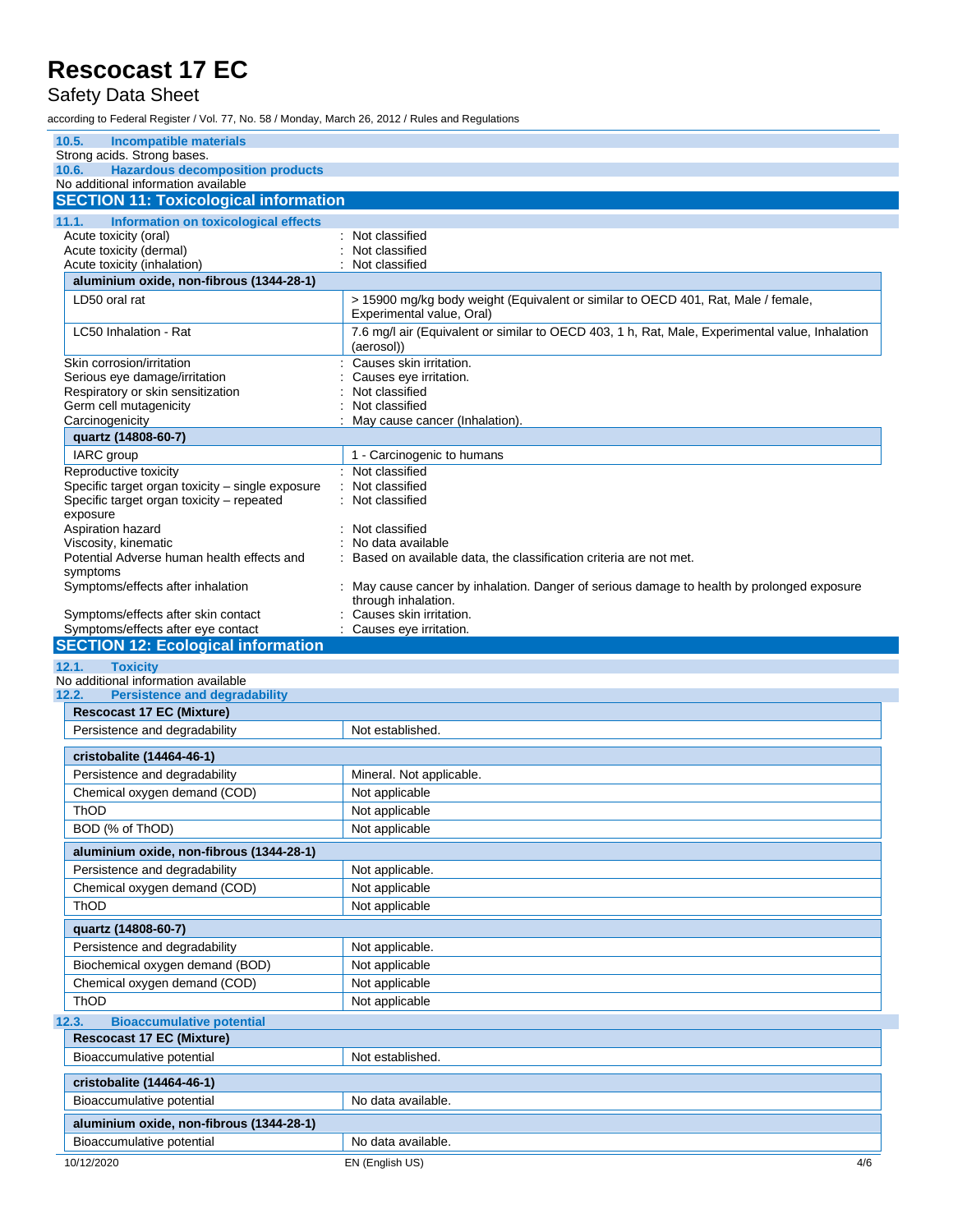### Safety Data Sheet

| quartz (14808-60-7)                                                                                                                                                                                                                                                                                                          |                                                              |                                                                                                                                                             |  |
|------------------------------------------------------------------------------------------------------------------------------------------------------------------------------------------------------------------------------------------------------------------------------------------------------------------------------|--------------------------------------------------------------|-------------------------------------------------------------------------------------------------------------------------------------------------------------|--|
| Bioaccumulative potential<br>No data available.                                                                                                                                                                                                                                                                              |                                                              |                                                                                                                                                             |  |
| <b>Mobility in soil</b><br>12.4.                                                                                                                                                                                                                                                                                             |                                                              |                                                                                                                                                             |  |
| cristobalite (14464-46-1)                                                                                                                                                                                                                                                                                                    |                                                              |                                                                                                                                                             |  |
|                                                                                                                                                                                                                                                                                                                              |                                                              | No data available.                                                                                                                                          |  |
| Ecology - soil                                                                                                                                                                                                                                                                                                               |                                                              |                                                                                                                                                             |  |
| aluminium oxide, non-fibrous (1344-28-1)                                                                                                                                                                                                                                                                                     |                                                              |                                                                                                                                                             |  |
| Ecology - soil                                                                                                                                                                                                                                                                                                               |                                                              | No data available.                                                                                                                                          |  |
| <b>Other adverse effects</b><br>12.5.                                                                                                                                                                                                                                                                                        |                                                              |                                                                                                                                                             |  |
| Effect on the global warming<br>Other information                                                                                                                                                                                                                                                                            |                                                              | None known<br>No other effects known.                                                                                                                       |  |
|                                                                                                                                                                                                                                                                                                                              | <b>SECTION 13: Disposal considerations</b>                   |                                                                                                                                                             |  |
| 13.1.<br><b>Disposal methods</b>                                                                                                                                                                                                                                                                                             |                                                              |                                                                                                                                                             |  |
|                                                                                                                                                                                                                                                                                                                              | Product/Packaging disposal recommendations                   | : Dispose in a safe manner in accordance with local/national regulations.                                                                                   |  |
| Ecology - waste materials                                                                                                                                                                                                                                                                                                    |                                                              | : Avoid release to the environment.                                                                                                                         |  |
|                                                                                                                                                                                                                                                                                                                              | <b>SECTION 14: Transport information</b>                     |                                                                                                                                                             |  |
| <b>Department of Transportation (DOT)</b><br>In accordance with DOT                                                                                                                                                                                                                                                          |                                                              |                                                                                                                                                             |  |
| Not regulated                                                                                                                                                                                                                                                                                                                |                                                              |                                                                                                                                                             |  |
| <b>Transportation of Dangerous Goods</b>                                                                                                                                                                                                                                                                                     |                                                              |                                                                                                                                                             |  |
| Not regulated                                                                                                                                                                                                                                                                                                                |                                                              |                                                                                                                                                             |  |
| <b>Transport by sea</b>                                                                                                                                                                                                                                                                                                      |                                                              |                                                                                                                                                             |  |
| Not regulated                                                                                                                                                                                                                                                                                                                |                                                              |                                                                                                                                                             |  |
| <b>Air transport</b>                                                                                                                                                                                                                                                                                                         |                                                              |                                                                                                                                                             |  |
| Not regulated                                                                                                                                                                                                                                                                                                                |                                                              |                                                                                                                                                             |  |
|                                                                                                                                                                                                                                                                                                                              | <b>SECTION 15: Regulatory information</b>                    |                                                                                                                                                             |  |
| 15.1. US Federal regulations                                                                                                                                                                                                                                                                                                 |                                                              |                                                                                                                                                             |  |
| <b>Rescocast 17 EC (Mixture)</b>                                                                                                                                                                                                                                                                                             |                                                              |                                                                                                                                                             |  |
| All components of this product are listed, or excluded from listing, on the United States Environmental Protection Agency Toxic<br>Substances Control Act (TSCA) inventory                                                                                                                                                   |                                                              |                                                                                                                                                             |  |
| aluminium oxide, non-fibrous (1344-28-1)                                                                                                                                                                                                                                                                                     |                                                              |                                                                                                                                                             |  |
| Not subject to reporting requirements of the United States SARA Section 313                                                                                                                                                                                                                                                  |                                                              |                                                                                                                                                             |  |
| Note: The section 313 chemical list contains "CAS # 1344-28-1 Aluminum Oxide (Fibrous forms)"; the Aluminum oxide<br>Note<br>contained in this product is non-fibrous, and thus is not a section 313 material. Only manufacturing, processing, or otherwise<br>use of aluminum oxide in the fibrous form triggers reporting. |                                                              |                                                                                                                                                             |  |
| 15.2. International regulations                                                                                                                                                                                                                                                                                              |                                                              |                                                                                                                                                             |  |
| <b>CANADA</b>                                                                                                                                                                                                                                                                                                                |                                                              |                                                                                                                                                             |  |
| Calcium Aluminate Cement (65997-16-2)                                                                                                                                                                                                                                                                                        |                                                              |                                                                                                                                                             |  |
| Listed on the Canadian DSL (Domestic Substances List)                                                                                                                                                                                                                                                                        |                                                              |                                                                                                                                                             |  |
| cristobalite (14464-46-1)                                                                                                                                                                                                                                                                                                    |                                                              |                                                                                                                                                             |  |
| Listed on the Canadian DSL (Domestic Substances List)                                                                                                                                                                                                                                                                        |                                                              |                                                                                                                                                             |  |
| aluminium oxide, non-fibrous (1344-28-1)                                                                                                                                                                                                                                                                                     |                                                              |                                                                                                                                                             |  |
| Listed on the Canadian DSL (Domestic Substances List)                                                                                                                                                                                                                                                                        |                                                              |                                                                                                                                                             |  |
| <b>EU-Regulations</b><br>No additional information available<br><b>National requlations</b>                                                                                                                                                                                                                                  |                                                              |                                                                                                                                                             |  |
| quartz (14808-60-7)                                                                                                                                                                                                                                                                                                          |                                                              |                                                                                                                                                             |  |
|                                                                                                                                                                                                                                                                                                                              | Listed on IARC (International Agency for Research on Cancer) |                                                                                                                                                             |  |
| 15.3. US State regulations                                                                                                                                                                                                                                                                                                   |                                                              |                                                                                                                                                             |  |
| <b>Rescocast 17 EC (Mixture)</b>                                                                                                                                                                                                                                                                                             |                                                              |                                                                                                                                                             |  |
| information                                                                                                                                                                                                                                                                                                                  | U.S. - California - Proposition 65 - Other                   | This product contains crystalline silica, a chemical known to the state of California to<br>cause cancer. For more information go to WWW.P65Warnings.ca.gov |  |
|                                                                                                                                                                                                                                                                                                                              |                                                              |                                                                                                                                                             |  |